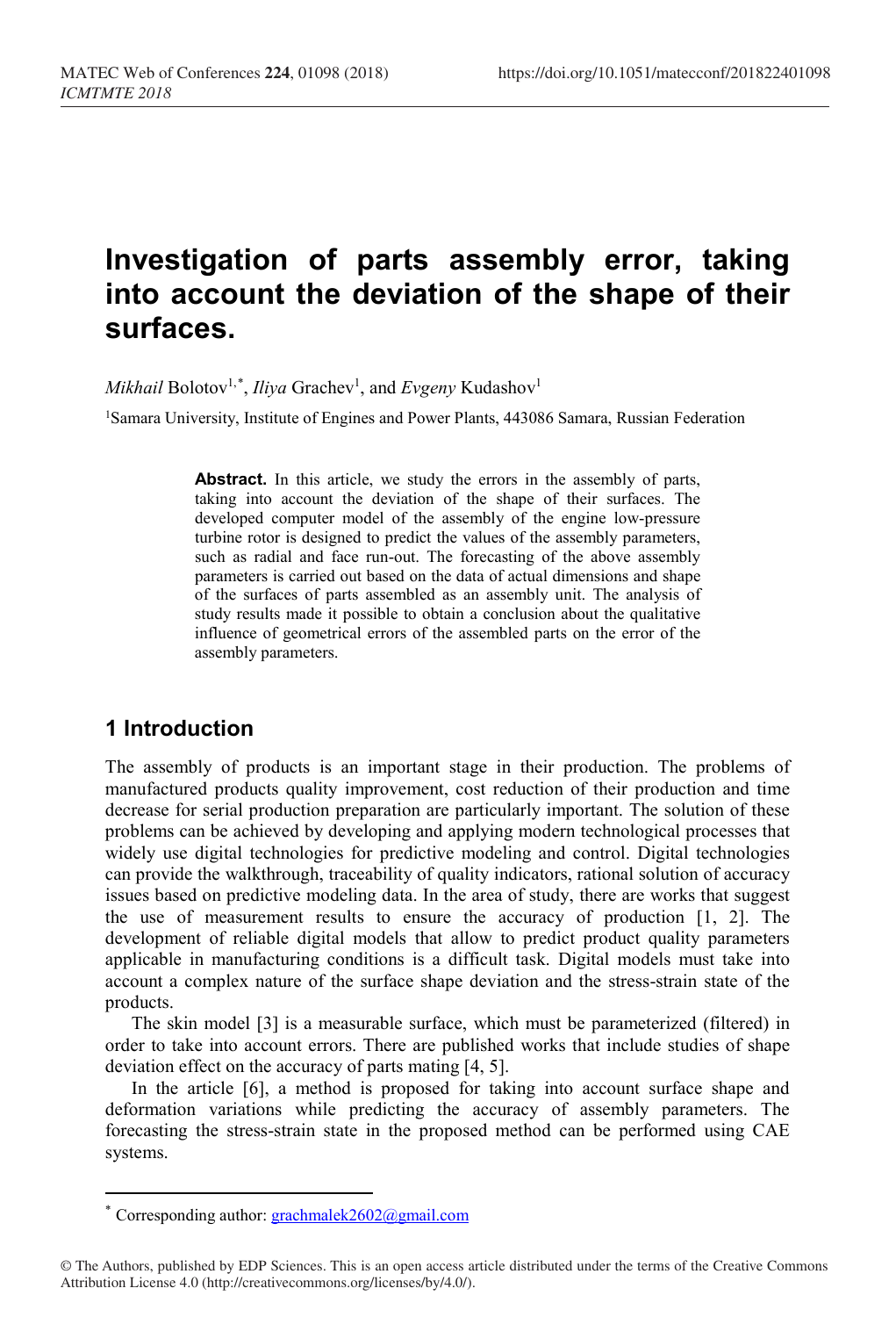In the process of models development, it is necessary to implement a set of measures including verification and refinement of structure and parameters. The paper considers the problem of studying of parts assembly errors, taking into account the deviation of the shape of their surfaces using the developed predictive models. The simulators of disk and spacer of the low-pressure turbine as taken as parts. The mating of turbine parts should meet high requirements for accuracy of radial and face run-outs affecting the irregularity of the radial clearance between the periphery of the blades and the inner surface of the stator. The value of the radial clearance and its irregularity exerts a direct influence on the efficiency of the engine [7].

The methods for predicting the accuracy of assembly parameters can be used to supplement and expand the capabilities of parametric models of machine tooling [8].

## **2 Modeling the parts assembly**

It is known that the accuracy of parts assembly is affected by a variety of factors, including: the deviation of the shape and location of the mating surfaces and their contact deformations, volume strain of the parts, irregular application of the tightening force of bolt joints and other factors. In this article, we will consider the influence of the deviation of the shape of the interfaced surfaces on the accuracy of assembly parameters using a technique that takes into account the real geometry of parts surfaces. Since the assembly of parts features a complex stress-strain state, a complex shape deviation and a contact interaction of the mating surfaces, CAD CAE systems are used to predict the interfaced state.

#### **2.1 Creating valid 3D models**

The creation of valid parts models was carried out in the following sequence. At the first stage, the building of nominal models of mating parts was performed. At the second stage, the actual (model) mating surfaces were calculated by the finite set of points based on nominal equations, form deviation functions and location deviation parameters. At the third stage, the nominal models were rebuilt by adding real (model) surfaces to them, so that they bound the contour of the part and create a unique closed body.

The deviation of the shape of parts mating surfaces was represented by a function of the harmonic series:

$$
\delta_n(x) = \sum_{k=1}^{+\infty} A_k \sin(k \cdot (2 \cdot \pi \cdot x / \tau + \theta_k) + (1 + (-1)^k) \cdot \pi / 2),
$$
 (1)

where  $A_k$  – set of amplitudes of harmonic series terms;

- $\frac{\theta_k}{\tau}$  phases of harmonic series terms;<br> $\tau$  period of the function (length of the curve);
- $x<sup>-</sup>$  the current length of the curve from the initial to the current point (angle).

To solve the problem of identifying and estimating the deviation parameters, the Digital Image Correlation method [9], digital filters [10] and the enumeration classification method based on Mora polynomials [11] can also be used.

#### **2.2 Forecasting the assembly geometric parameters of parts**

The first step in creating a predictive model is to create a part assembly in a CAD system that includes 3D parts models that take into account surface shape deviations. Siemens NX system was used in the work. Assembly model creation was carried out in the following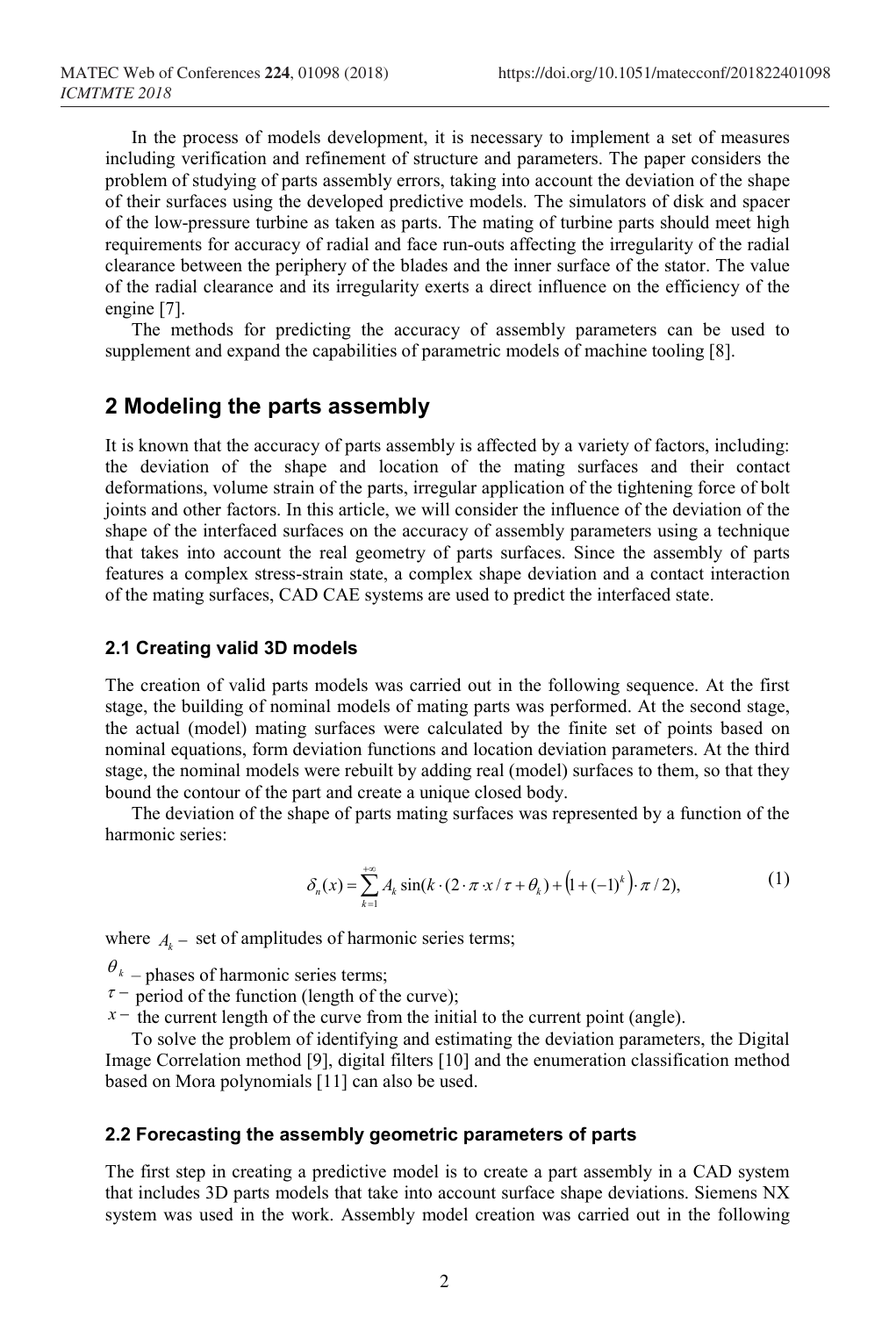sequence: fixation of the base part, the disk, by all surfaces; orientation of the mating part, spacer, coaxially (with the disk along the fixing holes) at a specified angle with further contact with the disk; installation of 3D models of bolts concentric to the disk axis; installation of 3D nuts concentric with bolts; setting contact with the spacer. The assembly was saved in ".stp" file.

The next step is to create a finite element model in CAE system. For calculations, the ANSYS Workbench system was used. The created assembly is shown in Figure 1.



**Fig. 1.** A computational 3D model that takes into account geometric deviations

Finite elements mesh size is assumed to be equal to 1 mm. An important condition for ensuring calculation reliability is the correct determination of the conditions for contact interaction between surfaces. A "Frictional" type of contact is established between the mating surfaces: the nut end and the spacer simulator; the bolt head end and the disk simulator; the spacer simulator end and the disk simulator. The value of the friction coefficient is 0.15. The bonded contact is between the mating cylindrical surfaces of the bolt and the nut. The contact stiffness, "Normal Stiffness", between the mating end surfaces of the spacer simulator and the disk simulator having shape deviations was reduced from 1 to 0.2 to ensure the convergence of the calculation.

Since the assembly of parts is carried out consecutively and irregularly, an important condition for ensuring reliability is the account of tightening irregularity of bolt joints. Simulation of eight bolt joints was carried out using the Bolt Pretension function. Tightening simulation is carried out by the "criss-cross" method in 10 stages with the tightening torque 5-50 N•m (step 5 N•m). To translate the required wrench torque into the tightening force, we use the following relationships [12]. The torque of the threaded joint was determined based on the frictional force on the end face of the nut by the formula:

$$
M_T = \frac{Vf_1(D^3 - d_c^3)}{3(D^2 - d_c^2)},
$$
\t(2)

where  $V -$  tightening force in H;

 $d_c$  – bolt drilled diameter in mm;

*D* − nut, bolt head bearing surface diameter in mm.;

 $f_1$  – coefficient of friction on the bolt bearing surface  $f_1 = 0.15$ .

The results of calculations are saved in 9 ... 81 stages with the step 8, for further analysis in ".stp" format. After the calculations are completed, a preliminary analysis of the deformations of the assembly and the elements is carried out as well as pressure values occurring in the contacts.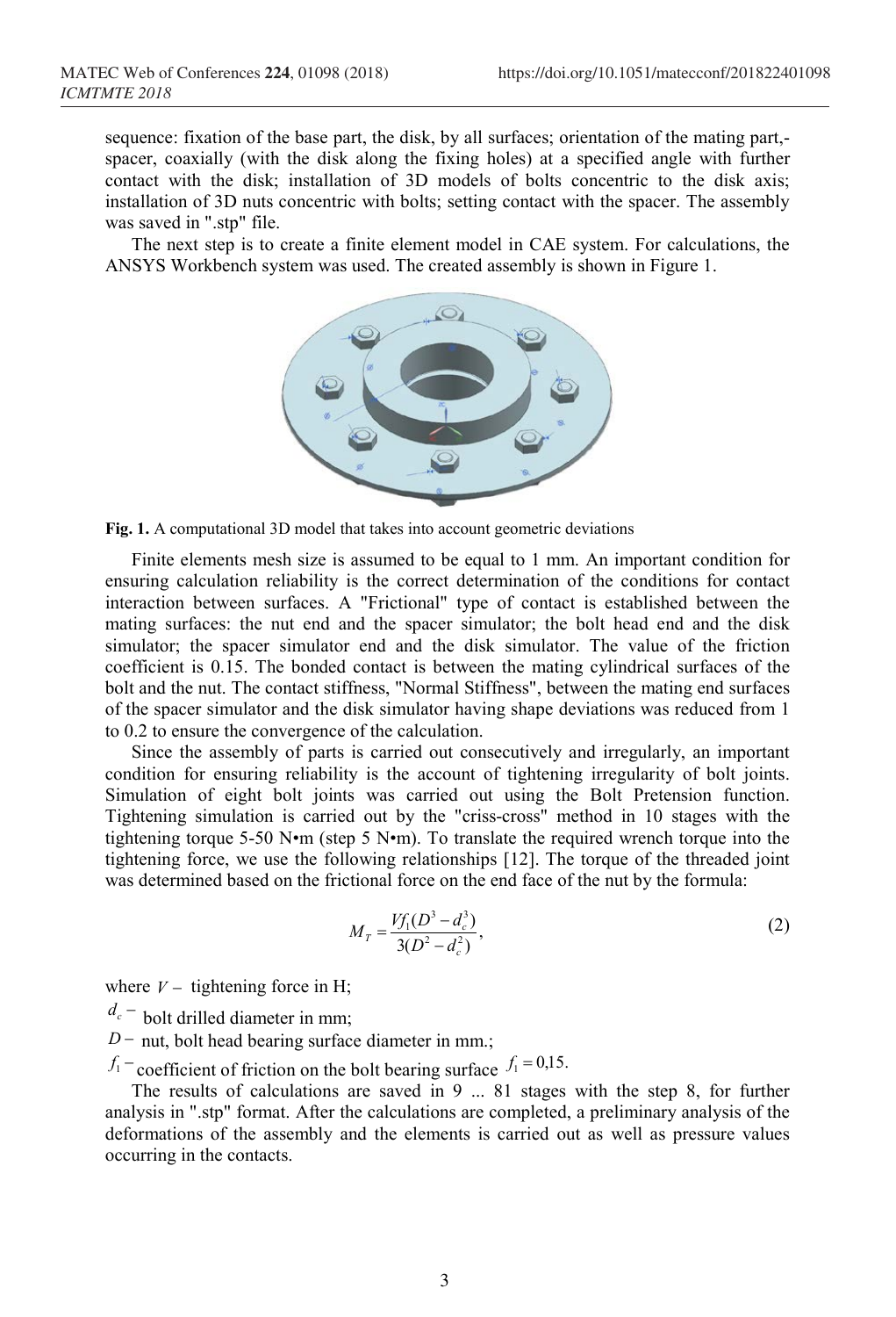#### **2.3 Algorithm for calculation of assembly parameters**

Evaluation of errors in the assembly of parts is carried out using control surfaces radial and face run-outs. As a result of calculations using CAE systems, a model for assembling parts in STL format is formed. The computation of assembly parameters was carried out in three stages. At the first stage, the surface type was determined by the indicated point of the surface. At the second stage, areas of the surface belonging to the previously defined type were identified. At the third stage, the parameters of surface radial and face run-outs were calculated.

It is known that a part model in STL format consists of a set of triangular sections. To find the face run-out for each point of the model, the distance to the plane specified by a point on the axis of rotation and its directing vector is determined. The specified distance is determined by the formula 3.

$$
R_i = -\frac{(\vec{x} - \vec{p}, \vec{v})}{(\vec{v}, \vec{v})},\tag{3}
$$

where  $R_i$  – distance from i point of the reference surface to the target plane;

 $\vec{x}$  - radius-vector of the point on the axis of rotation of the part;

 $\vec{p}_i$  - radius-vector of the point of the reference surface;

 $\vec{v}$  - directing vector of the axis of rotation.

After all the distances are found, the face run-out is calculated by the formula (4):

$$
D_F = \max_i R_i - \min_j R_j,\tag{4}
$$

где  $D_F$  – face run-out.

The calculation of radial run-out is carried out in two stages. At the first stage, the reference surface point, the most distant from the axis of rotation, is found. The distance from the point to the axis of rotation is calculated by the formula (5).

$$
R = -\frac{\left\| \vec{v} \times (\vec{p} - \vec{x}) \right\|}{\left\| \vec{v} \right\|},\tag{5}
$$

where  $R$  – distance from the point of the reference surface to the axis of rotation of the part;

 $\vec{x}$  - radius-vector of the point on the axis of rotation of the part;

 $\vec{p}_i$  - radius-vector of the point of the reference surface;

 $\vec{v}$  - directing vector of the axis of rotation.

At the second stage, the point, the closest to the axis of rotation is found. This point is sought on all the boundaries of the triangular sections of the reference surface. The calculation of radial run-out is performed by the formula (6):

$$
D_R = R_{\text{max}} - R_{\text{min}},\tag{6}
$$

To determine the above parameters, RunOutCalculator application was developed. It allows to calculate the parameters based on the 3D model of the part obtained as a result of product measuring with the help of coordinate measuring machines as well as numerical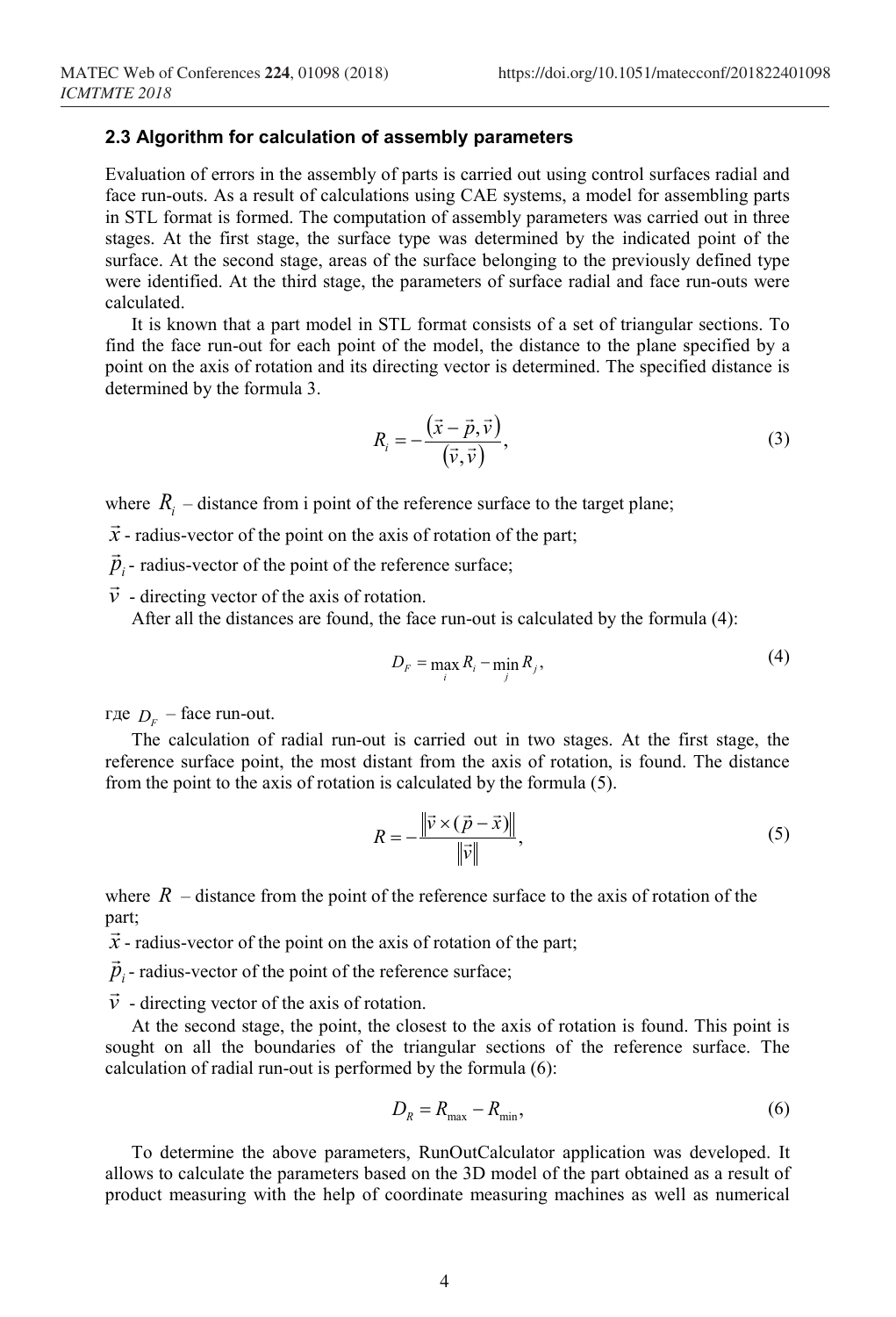simulation of product assembly process performed in CAE systems. A user can set a surface for which the calculation of parameter to be performed and set the axis of rotation.

### **3 Results**

In the process of performing theoretical studies, the following parameters were set:

¬ axial force of tightening bolted joints: 10,20,30,40 N;

 $\neg$  The amplitude of the deviation of the shape of the surfaces: 0.01; 0.02; 0.06; 0.1 mm. Figure 2 shows the shape of the deflection of the shape of the end surface of the spacer.



a) Symmetrical deviation b) Unbalanced deviation

**Fig. 2.** The deviation of the shape of the end surface of the spacer

Figure 3 shows the dependence of the value of the end run-out on the amplitude of the symmetric deviation of the shape and the axial force of tightening the bolted joint.





 $\Pi_i=a_i+b_i*A+c_i*F,$  (7)

where  $\Pi_i$  – considered assembly parameter, mm;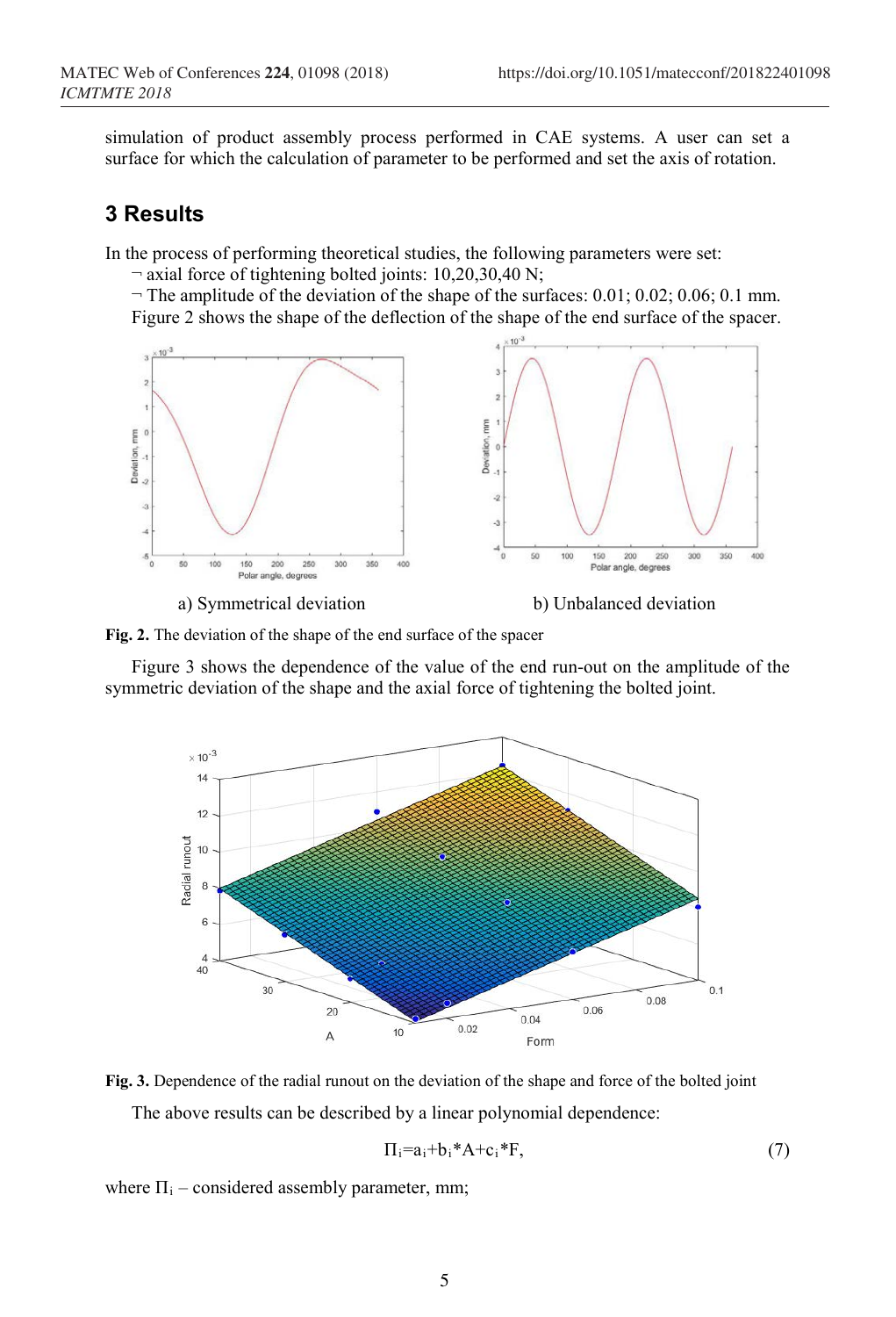- ai, bi, ci polynomial coefficients;
- A amplitude of shape deflection, mm;
- $F -$  axial force of tightening the bolted joint, N.

The results of data approximation are given in Table 1.

| Heartbeat | Deviation   | ai       | $b_i$   | $c_i$    | $R^2$ |
|-----------|-------------|----------|---------|----------|-------|
| Radial    | Unbalanced  | 0.002315 | 0.04881 | 0.000129 | 0.986 |
| Run-out   |             | 0.005423 | 0.9135  | 0.001822 | 0.973 |
| Radial    | Symmetrical | 0.002667 | 0.02377 | 0.000111 | 0.983 |
| Run-out   |             | 0.002985 | 0.8156  | 0.001537 | 0.998 |

Close to unity values of the coefficient of determination R2 show the possibility of using the obtained regression dependencies.

# **4 Conclusion**

The analysis of the results of the research made it possible to draw the following conclusions:

1. The deviation of the shape of the mating surface of the spacer simulator causes a loose fit and a decrease in the contact stiffness of the surfaces, which leads to an increase in the values of the radial and end beats.

2. Modeling of uneven tightening of threaded joints during assembly allowed to take into account the appearance of distortions and deformations of assembled assembly units.

3. From the simulation results it follows that the predicted assembly parameters have a linear dependence on the magnitude of the deviation of the shape and the axial force of tightening the bolted joint.

The received theoretical results on this technique allow to draw a conclusion about the possibility of its further development with the purpose of industrial introduction to ensure the improvement of the quality of the products to be assembled.

This work was supported by the Ministry of Education and Science of the Russian Federation in the framework of the implementation of the Program State Assignment for 2018. The project code is 9.11560.2018 / 10.11.

# **References**

- 1. S. Katonaa, M. Kocha, S. Wartzackb*, An approach of a knowledge-based process to integrate real geometrymodels in product simulations*, 26th CIRP Design Conference Procedia, v. **50**, pp.813-818 (2016)
- 2. X. Yan, A. Ballu, A. Blanchard, S. Mouton and H. Niandou, *Development of virtual metrology laboratory based on skin model shape simulation,* Advances on Mechanics, Design Engineering and Manufacturing, Lecture Notes in Mechanical Engineering, v. **43**, pp. 148 – 153 (2016)
- 3. J-Y. Dantan, A. Ballu and L. Mathieu, *Geometrical product specifications — model for product life cycle*, Computer-Aided Design v. **40 (4)**, p. 493-501 (2008)
- 4. S. Samper, P.A. Adragna, H. Favreliere, M. Pillet, *Modeling of 2D and 3D assemblies taking into account form errors of plane surfaces,* Journal of Computing and Information Science in Engineering, v. **9 (4)**, pp.041005 (2009)